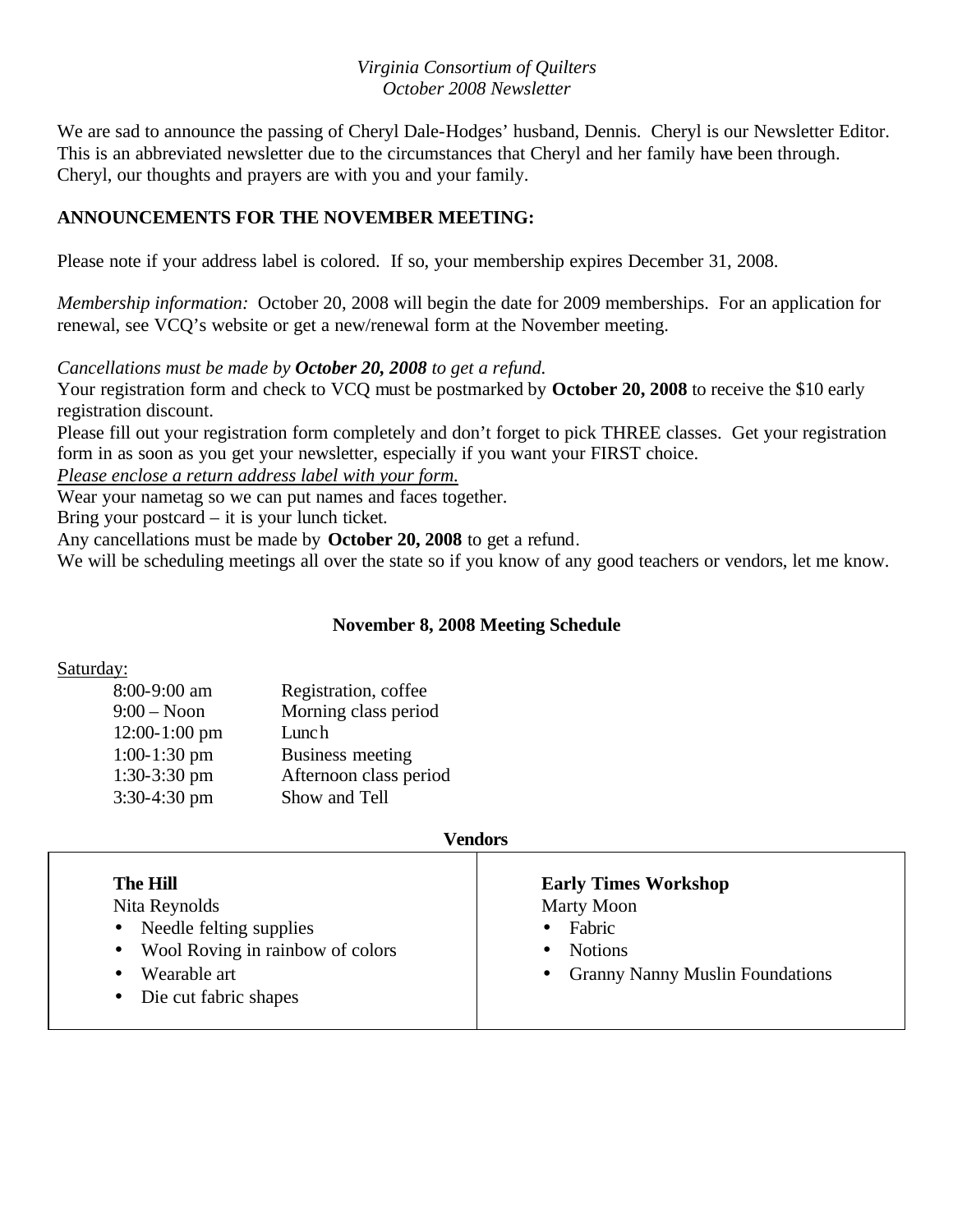# **Workshops/Classes**

#### **Class A: Momentum Small Free Style Quilts Improvisation with Diana Vourron** Skill level: All

Machine class.



Bring a vacation or favorite photo(s) that you would like to artistically duplicate in a small (about 9x11") memory quilt (no people). You will gain skills in fused appliqué, fabric paints, markers, embellishments, thread painting, free motion quilting and more. This is a "no rules approach" using whatever technique that works to achieve your goal. Decorative machine thread painting will be part of your quilting, easy and quick.

A trunk show plus books will be available for inspiration. Bring your pictures, ideas and creative thoughts to experiment and play. Some experience with free motion machine quilting is helpful. Keep it simple and start small. This is creative fun!!

# **Supply List**

General list

Sewing machine, appropriate needles, bobbins, regular & free motion foot.

Normal sewing supplies--

Rotary cutter, cutting mat, rulers, scissors, seam ripper, pins, water erasable marker etc.

Black sharpie marker

Package of lite steam-a-seam 2, heat n bond stitch-witchery or wonder under

Freezer paper 20" piece

Aleene's fabric glue, cheap ½" paint brush, old plastic plate or dish.

Small plastic bag for small pieces

"IF" you have fabric paints and markers bring them along

Iron, extension cord, ironing surface, Teflon pressing sheet.

If you do not have everything, do not worry, bring what you have. I will have glue, freezer paper ,paints markers etc.

Fabric

Thin cotton batting larger than the size of project

 $1/3$  yd. muslin washed & ironed (backing)

Fabric for project – study what you want to make and bring appropriate fabric. More is better! Background fabric is very important

Appropriate thread, neutral grey, beige, invisible and assorted specialty threads yarns, etc. Camera and note book helpful.

**Diana Vourron** has 29 years in education teaching home economics, art, and finishing as a high school guidance counselor. Retirement opened the exciting and creative world of quilting. Participating in local quilt guilds, teaching at several quilt shops and receiving awards at local and national quilt shows has satisfied her creative need. Her quilting style continually evolves trying new techniques, products, trends and ideas. Students are encouraged to free their creative spirit, expand their skills, enjoy the process and have fun! Contact Diana at (804) 276-1544 or dvourron@yahoo.com

# **Class B: Sculpting Wool with a Felting Needle with Susan Scheer**

Skill Level: All Hand class. Required Kit Fee: \$10.00 Wool roving, felting needle, and instructions.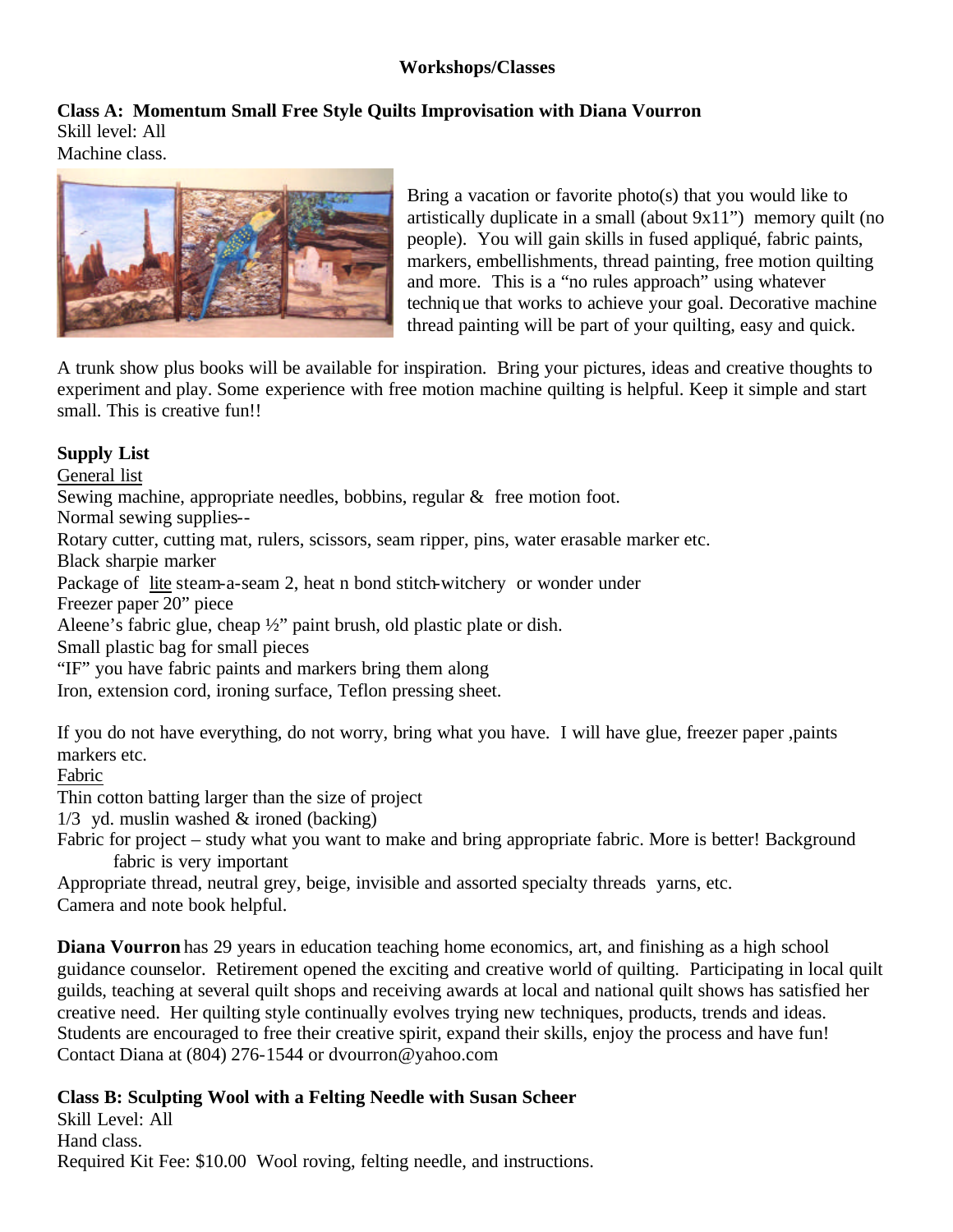A fall pumpkin will be our project. I am hoping we will have time to sculpt two! One will be a jack-o-lantern so you can learn to sculpt eyes and nose and ears. This is a project even a beginner can do.

## **Supplies:**

Dense foam pad on which to work and stick your needles when not in use Felting needles ( I will have some for sale also) Multi-needle tool

**Susan Scheer** is an enthusiastic needle arts teacher from the Midwest where she received a B.S. degree in Vocational Home Economics from NWMSU. She has taught smocking, heirloom sewing, silk ribbon embroidery and needle tatting for the past 20 some years. Quilting techniques were added to her class list 10 years ago when she and her husband moved to Tennessee. This past year they moved to the Richmond, VA area. Susan has taught two previous classes for VCQ on needle felting on flat surfaces – this class goes to the next level! Contact Susan at scheer.susan@gmail.com or (804) 819-9502

### **Class C: Down and Dirty Wall Hanging or Lap Robe with Bev Toole**

Skill Level: All levels Machine class Pattern: \$5.00; designed for a 18 ½" center Optional kit + pattern: \$30 – includes oriental panel and fabric for border

We have all seen a panel (cheater cloth) and said, "Oh, I could make a quilt with that as my inspiration." Chose your own inspiration or make an oriental piece. Bev will have kits + pattern to complete 32X38 inch Oriental quilt project. If you bring your backing (1 Yard flannel, printed 1 1/4 yd). Bev will show you how to make two tone binding. She will make suggestions for quilting at home and embellishing. We have enough time to get top done and binding ready to go. She suggests using flannel for backing on wall quilt so that it can also be used as a beautiful lap robe! If you choose a panel of your own, you need to let her know in advance so she can make sure you have all the materials you need. The pattern is designed for an 18 1/2 " center panel.



## **Supply List**

Sewing Machine in good working order, power cord, extra needle, ¼" foot. Rotary Cutter, Mat, 12"+ Ruler and new blade Scissors for cutting thread Neutral thread for piecing. Two bobbins If you have a 60 degree ruler bring it, she will show you what to do with your plan overs. Kit or pattern fee. A happy spirit to know you'll go home with a new top!

**Bev Toole** is the bride of Charlie. She is a retired teacher of "special needs" young people. Retired Ho HO. She tutors and teaches sewing and quilting in her home studio. She has a small, growing, business called MIM's. She resides in Moyock, NC and is past President of Tidewater Quilt Guild. She likes seeing the finished product so you should be able to go home happy. Contact Bev at (252) 435-6411 or cbtoole@embarqmail.com - put VCQ for subject.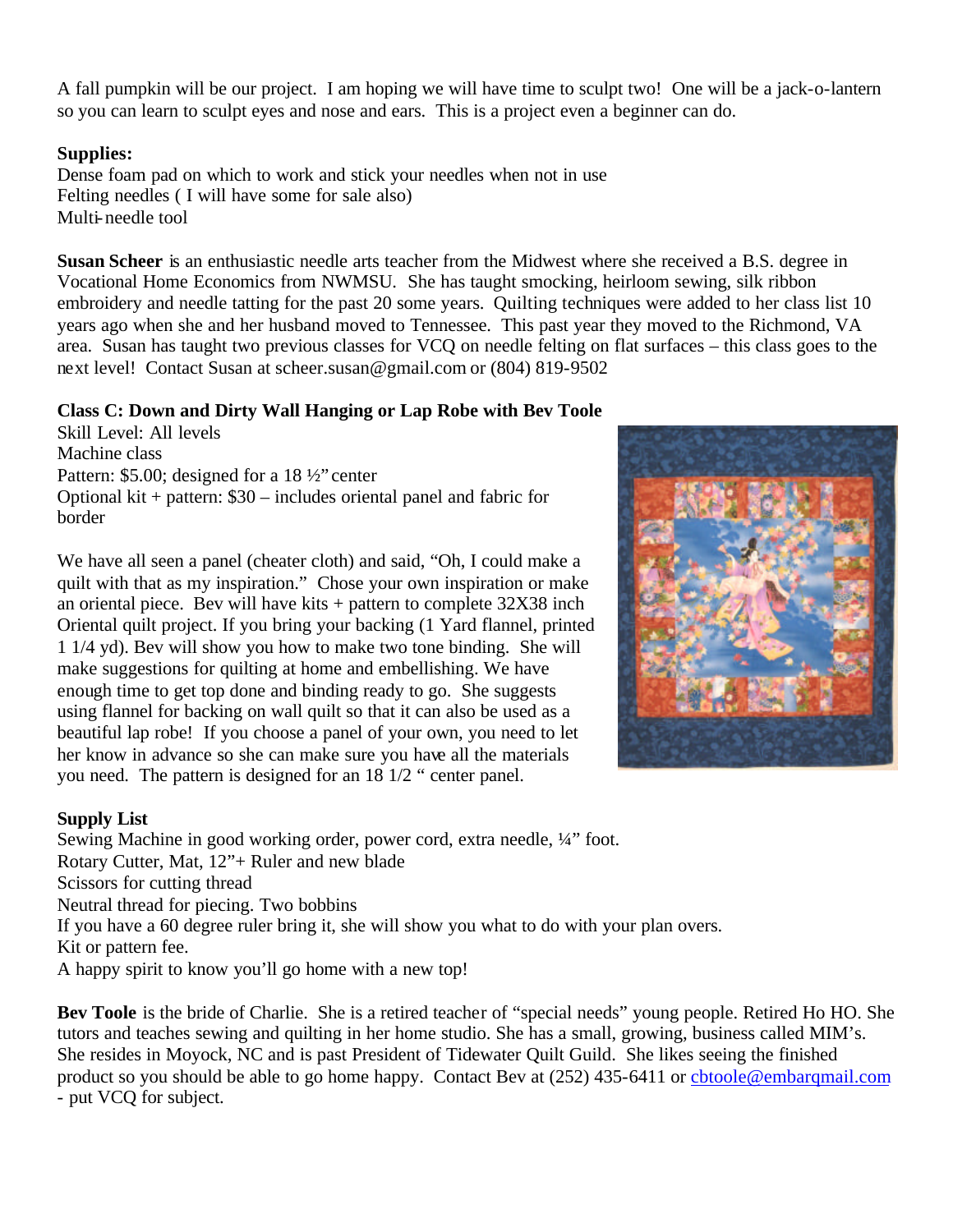# **Class D: Baltimore Album Appliqué with Pat Turley**

Skill level: All

Hand class

Optional kit: \$20 with background fabric and precut pieces ready for appliqué



Pattern will be provided, based on Elly Sienkiewicz's book. We will talk about ways to transfer patterns, different thread, ways to change design, and stitches. As time allows we will trouble shoot other designs.

# **Supplies:**

Hand sewing supplies Good light

Iron helpful, but not necessary

If you chose to bring your own fabric rather than purchasing a kit:

- 16" square for background tone on tone suggested, any color, dark or light, that contrasts with the colors you chose for the design;
- 4 or 5 small pieces colored fabric for the design
- thread to match fabric

**About Pat Turley:** I have been addicted to quilting since the early 1970's. I started teaching appliqué around 1983. I designed appliqué patterns for "Traditional Quilters" magazine. My children and grandchildren are now grown. My husband, dog and I have lived in Culpeper, Virginia for nine years. Contact Pat at (540) 829- 4994 or bpturley@aol.com.

# **Class E: "Rainbow Flowers" in Needle-turn Appliqué with Christine Oosthoek**

Skill level: All

Hand class

Optional kit: \$10.00 which will include: background fabric, stem and flower fabric, interfacing, freezer paper and assorted pins and needles

Three coneflowers in rainbow colors on a dark background. The stems and some of the flower petals go out of the picture frame onto the border (sashing). The center is approximately 7"x10" with a border (sashing) to be determined by the student. The coneflowers and the stems will be done with the needle turn process using freezer paper for the templates. The students will learn to trace the design onto interfacing for the overall pattern, trace the flowers petals onto freezer paper, to trace the templates onto fabric, to hand appliqué the flowers onto a background and color tips. (See photo for sample in progress.)



# **Supply List**

Fabric pencil Sharpie marker Iron and ironing surface Small Ziploc bags (4) Large Ziploc bag (1) Assorted matching threads (silk is best) Thimble Paper and fabric scissors Sand paper to stabilize the fabric with drawing design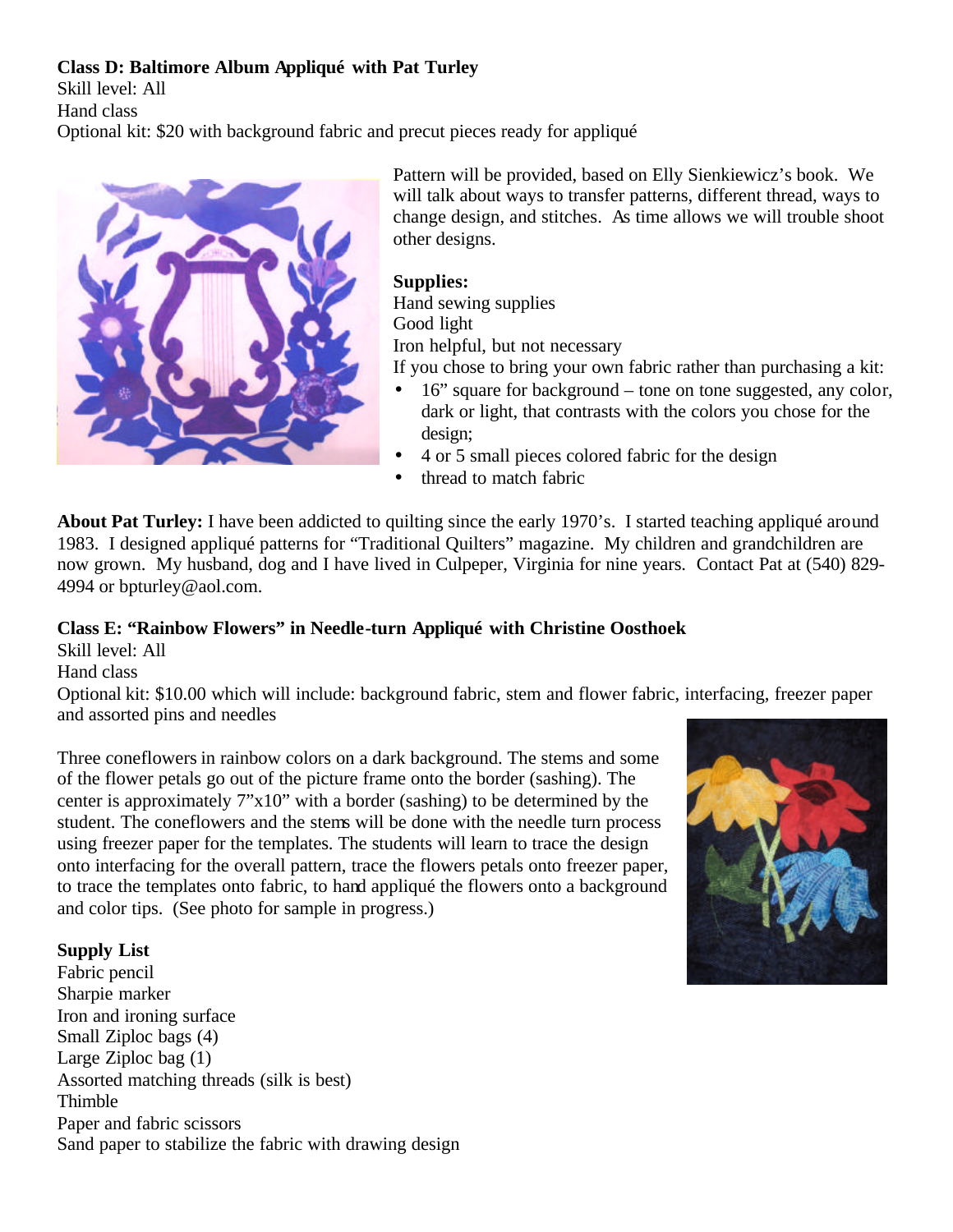If not purchasing a kit: Freezer paper (there will be some on hand) 9"x12" Non-fusible interfacing Assorted fabric for 3 flowers and 3 centers and 3 stems, fat quarters 9"x12" background fabric (I used a dark so the bright colors of the flowers show, but light can be used if using darker flower colors) Short appliqué pins Appliqué needles (I use tweens, the shorter the better, some use longer needles)

**About Christine Oosthoek:** I am a founding member of two local quilt organizations and a member of the Art Education Association and the Education Association. I have been teaching High School art for 32 years and am the art coordinator for my county. I have had work in state wide art competitions and exhibits and have shown work in a number of galleries in both Virginia and North Carolina. I have taught beginning and intermediate quilting and quilt workshops at Patrick Henry Community College. I have also taught quilt and quilt related art activities and the VAEA conferences. Many of my pieces of wearable's and quilts have been show in the Floyd Quilt show and the Ferrum College quilt shows. Contact Christine at (276)-627-7212 or coosthoe@henry.k12.va.us

## **Class F: Come Quilt with Me**

Sit and Stitch your own thing.

# **YOU ARE INVITED TO PEIDMONT ARTS ASSOCIATION QUILT SHOW PRESENTED BY LINDA FIEDLER**

Friday, November  $7<sup>th</sup>$  from 5:30 to 7:30pm Where: Piedmont Arts Association 215 Starling Avenue Martinsville, VA 24112 *Please RSVP to 276-632-3221 by October 31st* www.piedmontarts.org

They will have hors d'oeuvres and wine and they are looking for you to enjoy their show. You can get directions from the internet or from the Dutch Inn Hotel.

## *INFORMATION ON WHERE WE ARE MEETING:*

Our workshops and meeting will be at the Quality Inn-Dutch Inn Hotel and Restaurant, located at 2360 Virginia Avenue, Collinsville, VA 24078, which is north of Martinsville on U.S. 220 Business South. When you call for your reservation at 276-647-3721, you must mention VCQ and the deadline to register is October  $25<sup>th</sup>$ . The room rate is \$64.95 for two people. Any additional person(s) in your room is \$10 extra for each. The room rate includes a full breakfast for everyone.

*Board of Directors reminder:* Our board meeting will be at the Dutch Inn, Friday evening at 8pm, following the reception.